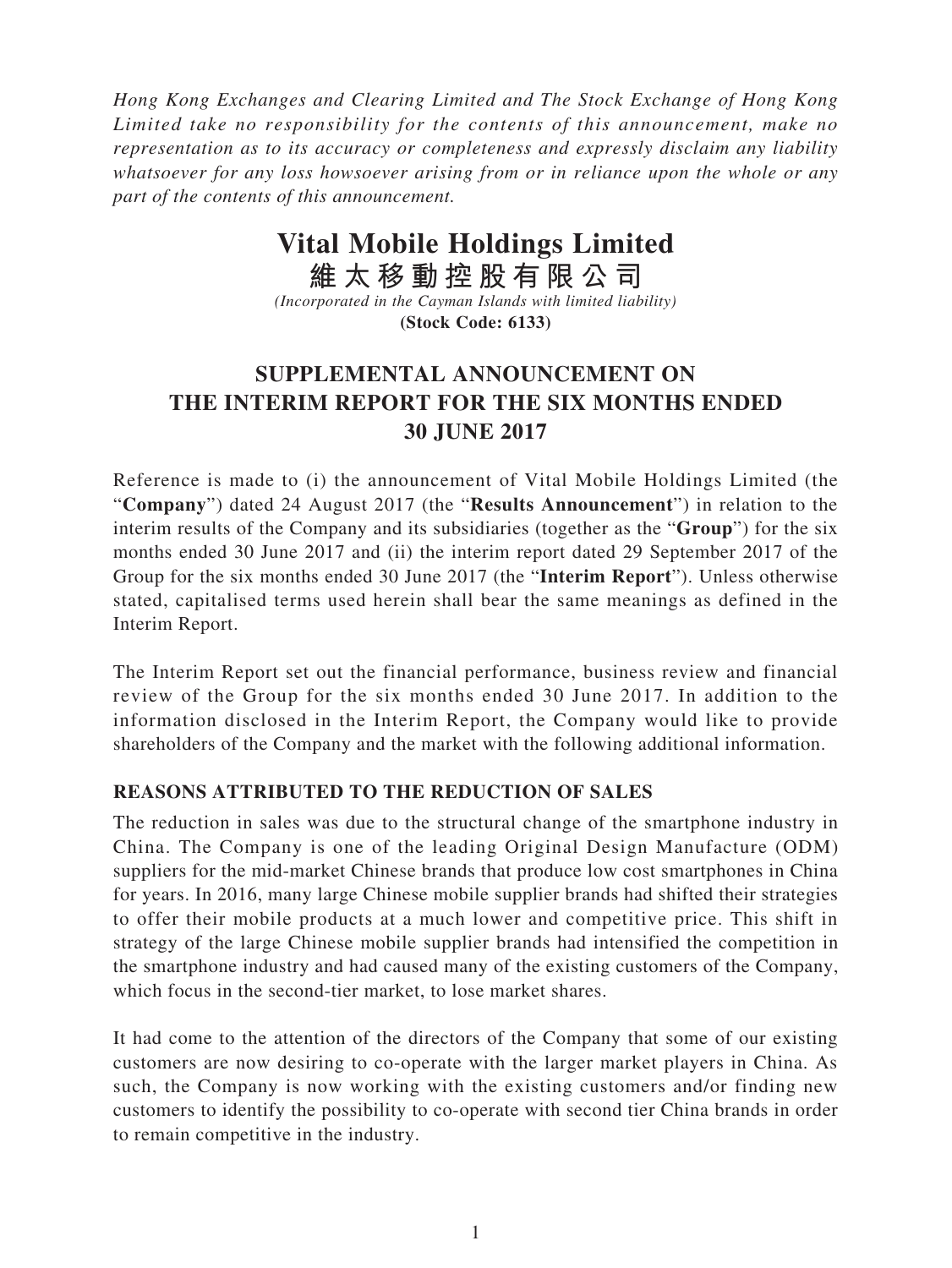Given the years of operation of the Company, its marketing experience in the mid-market and the well-established network that established with different local mobile brand suppliers, the Company believes that it can still remain competitive in the industry. By building and recapturing some of the customers and improving the product design and services offered, the directors of the Company believe that the sale will recover commencing from the first half of 2018.

#### **DETAILED REASONS FOR THE GROSS LOSS POSITION**

The Group's gross loss position is primarily attributable to (i) the decrease of sales volume and the reasons mentioned in the section headed "Reasons attributed to the reduction of sales" above; (ii) provision for inventories write-down; and (iii) intellectual property amortization plus lower profit margin for using standard software application instead of design-in smartphones. The Company is confident that the sale will recover starting in the fourth quarter of 2017 and such gross loss position is expected to turnaround commencing from the first half of 2018.

#### **REASONS FOR GENERATING SIGNIFICANT LOSS 2 YEARS AFTER THE LISTING OF THE COMPANY**

Please refer to the sections headed "Reasons attributed to the reduction of sales" and "Detailed reasons for the gross loss position" above regarding the reasons for the reduction of sales and loss generated. The directors of the Company would like to emphasize the following matters which had led to the turnaround of the financial performance of the Company subsequent to its listing:

- During the second half of 2015, due to the currency devaluation and economic downturn, a few of the existing customers of the Company were unable to fully settle their invoices. The customers of the Company had requested that unless a discount was provided to them, they would not be able to fulfil their original order placed to the Company. The Company considered that the amount of discount requested by its customers would have an adverse impact on the financial performance of the Company, the Company decided it would be in the best interest of the Company not to proceed in some of the orders that placed by its customers as opposed to providing discounts to its customers. Similar incidents had persisted until 2016.
- Many other industry players, including large Chinese mobile supplier brands, also faced a similar problem as mentioned above. Due to the extremely high inventory level of their products, these large Chinese mobile supplier brands are pressured to reduce the price of their products, and as a result, had created a ripple effect in the price reduction of the overall mobile industry in China and the Company was unable to follow suit.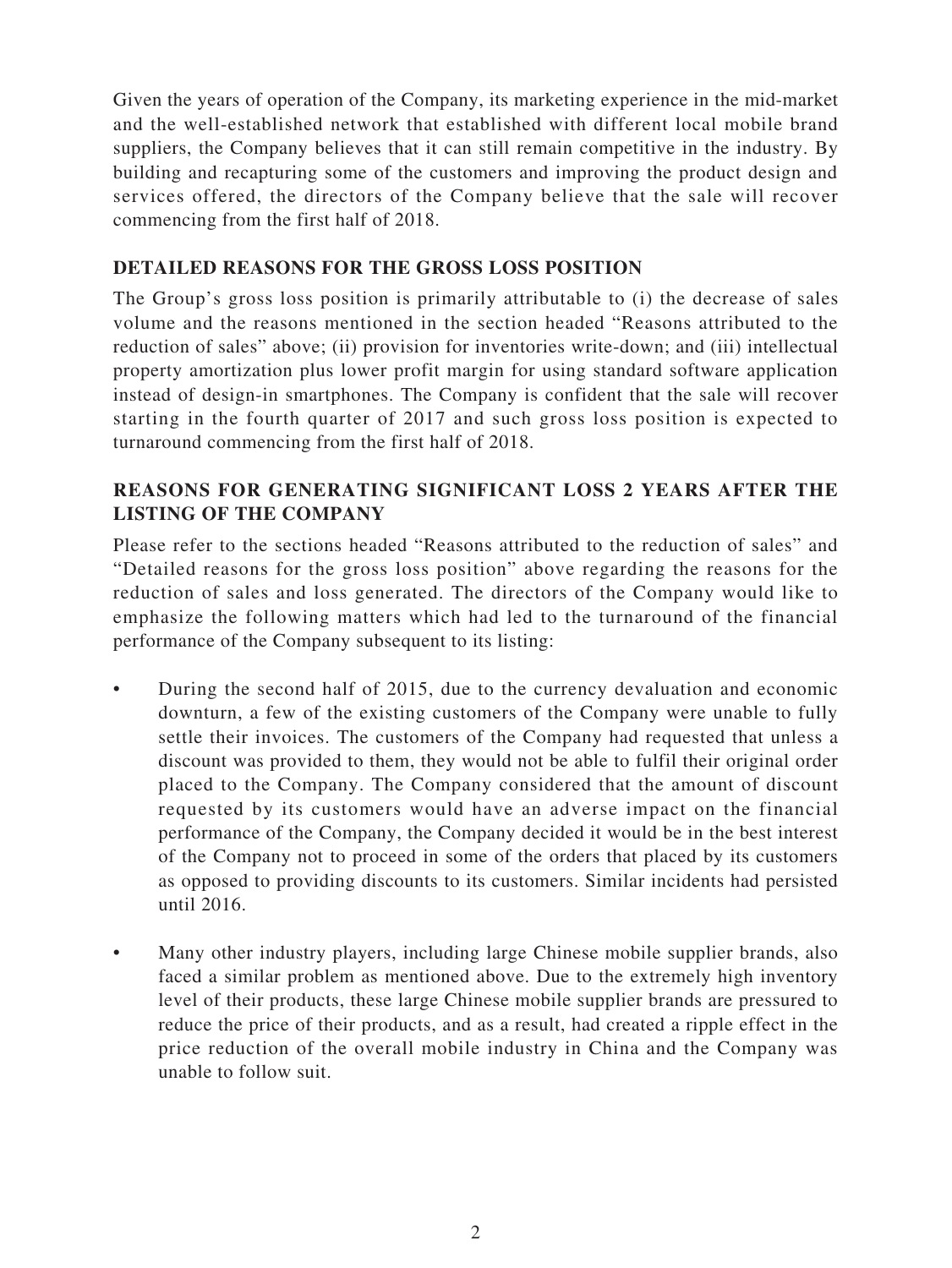- Due to the aggravation in competition of the Chinese mobile market, many large Chinese brand mobile suppliers had decreased their product prices in order to increase their product demand. The directors of the Company are of the view that in order to preserve cash for future expansion and market opportunities, the Company would selectively accept sales orders to avoid any loss-making sales.
- Some of the overseas ODM customers of the Company had experienced decline in their business due to the popularity of the Chinese brand mobile. The decline in the business of these overseas ODM customers had resulted in a substantial decrease in their orders to the Company.
- It has come to the attention of the Company that the average lifespan (replacement cycle) of mobile phones in the United States and Europe is becoming longer, hence, the overall mobile phone market was experiencing a decline in growth rate.
- Approximately  $48\%$  of the Group's revenue was generated from the sale of 3G smartphones during the financial year 2015, and this has dropped to 4% in 2016. As disclosed in the Company's prospectus dated 16 June 2015, it was expected that the revenue from the sale of the 3G smartphones would drop, however, as the Group's key customers migrated to 4G smartphone business quicker than the market did, the decrease was out of the range of the Company's expectation.

The Company is confident that the Group's financial performance is expected to turnaround commencing from the first half of 2018.

#### **FUTURE PLANS AND STRATEGIES**

Amid the structural change of the Chinese smartphone industry, the Company believes that there is a large demand from its customer base to cooperate with Chinese smartphone brands for exporting to the emerging markets. The Company is working with some of its existing customers to identify second-tier Chinese smartphone brands as a source of ODM supply base and is currently negotiating new terms with some of its existing major customers, which are wholesale distributors of the China brand mobile phone. Under the current terms of negotiation, should their orders be materialized, the turnover contributed by these wholesale distributors would increase by two-fold during the fourth quarter of 2017. In 2018, the Company will target to maintain the sales order amount and negotiate new products and terms with its existing customers.

#### **NEW ACQUISITION TARGET**

The new acquisition target disclosed in the Interim Report refers to the acquisition of 70% of the equity interest (the "**Acquisition**") in 河南科泰樂訊通訊設備產業基地有限 公司 (Henan Ketai Lexun Communication Equipment Industry Base Company Limited) (the "**Target Company**"), please refer to the announcement of the Company dated 15 June 2017 for further details of the Acquisition.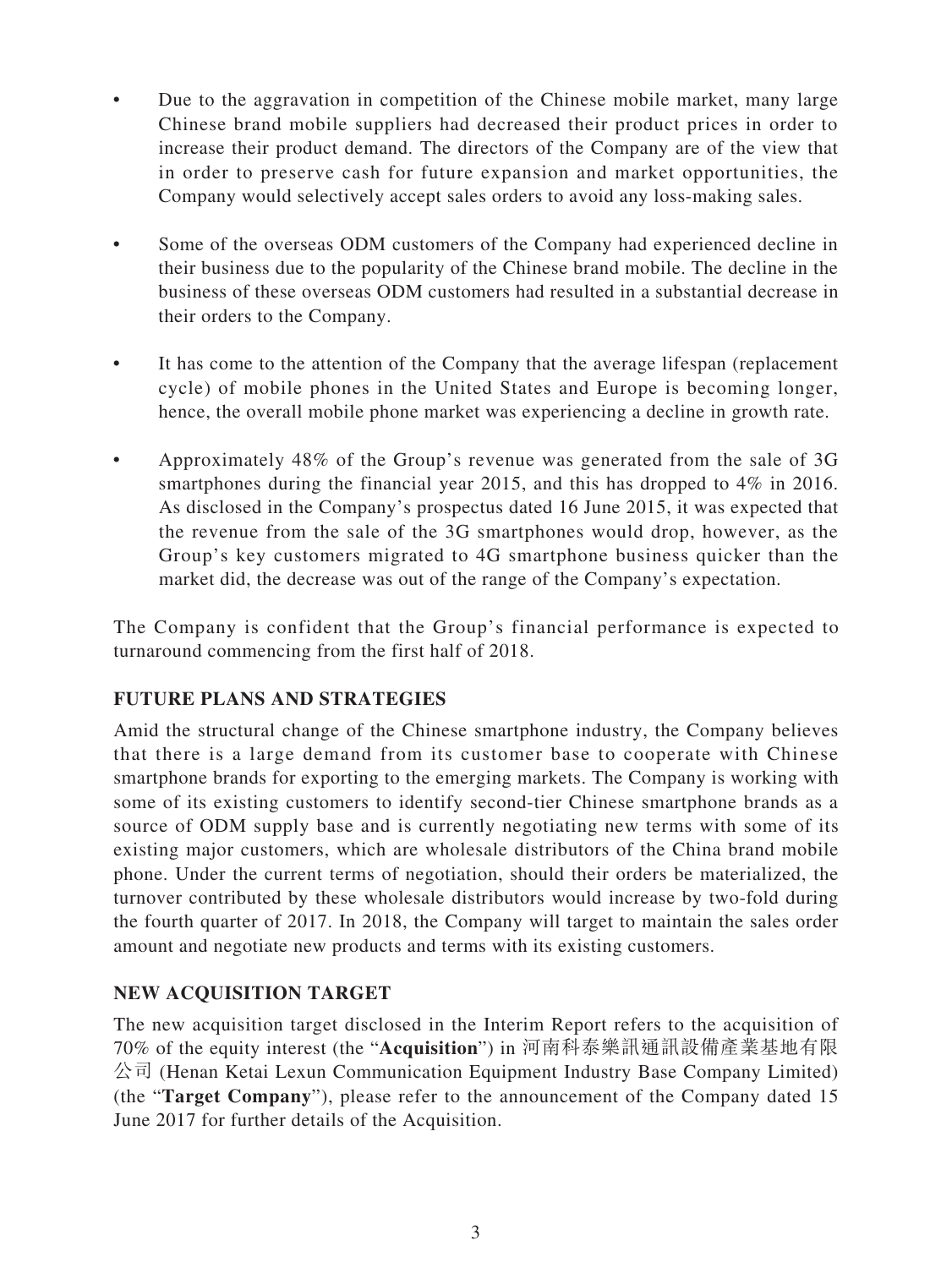The Target Company is principally engaged in the provision of supply chain and export services to assist its customers, consisting primarily of resellers, wholesalers and manufacturers of PRC mobile devices and smartphone devices, in managing their supply chain and sell their products in both the domestic and overseas markets.

### *Supply Chain*

The supply chain services primarily involve (i) supply base management and material procurement, which includes the selection of suppliers, negotiation of prices and specifications, quality control for components, accessories and other related raw materials; (ii) products and applications engineering and testing for mobile devices and smartphone devices and monitoring of the production process; (iii) market services covering (a) product advices on product configurations, electrical requirements, local contents and intellectual property rights of the products manufactured by the relevant customers; (b) pricing advices on the pricing strategy of, and the costs expected to be incurred in, the products manufactured by the relevant customers; (c) providing advices on distribution channels for distributing the products manufactured by the relevant customers; and (d) promotion advices on advertising and promotion strategies of the products manufactured by the relevant customers; and (iv) assisting its customers in making prepayment to their relevant suppliers.

The target customers of the supply chain services are PRC mobile device and smartphone device suppliers, who seek to expand its business in both the domestic and overseas markets. Under the supply chain services, the Target Company charges its customers a service fee ranging from 1.5% to 2.0% using a cost plus approach with reference to numerous considerations including (i) the prevailing market pricing; (ii) relationship with the relevant customers; (iii) operational and administrative costs; and (iv) staff costs.

## *Export Services*

The export services primarily involve the handling of export-related (i) customs clearance services; (ii) logistics and distribution services; (iii) warehousing services; and (iv) tax services.

The target customers are resellers and wholesalers who seek to export their products manufactured in the PRC to the overseas market. Under the export services, generally charge its customers a service fee ranging from 1.0% to 2.0% using a cost plus approach with reference to numerous considerations including (i) the prevailing market pricing; (ii) relationship with the relevant customers; (iii) operational and administrative costs; and (iv) staff costs.